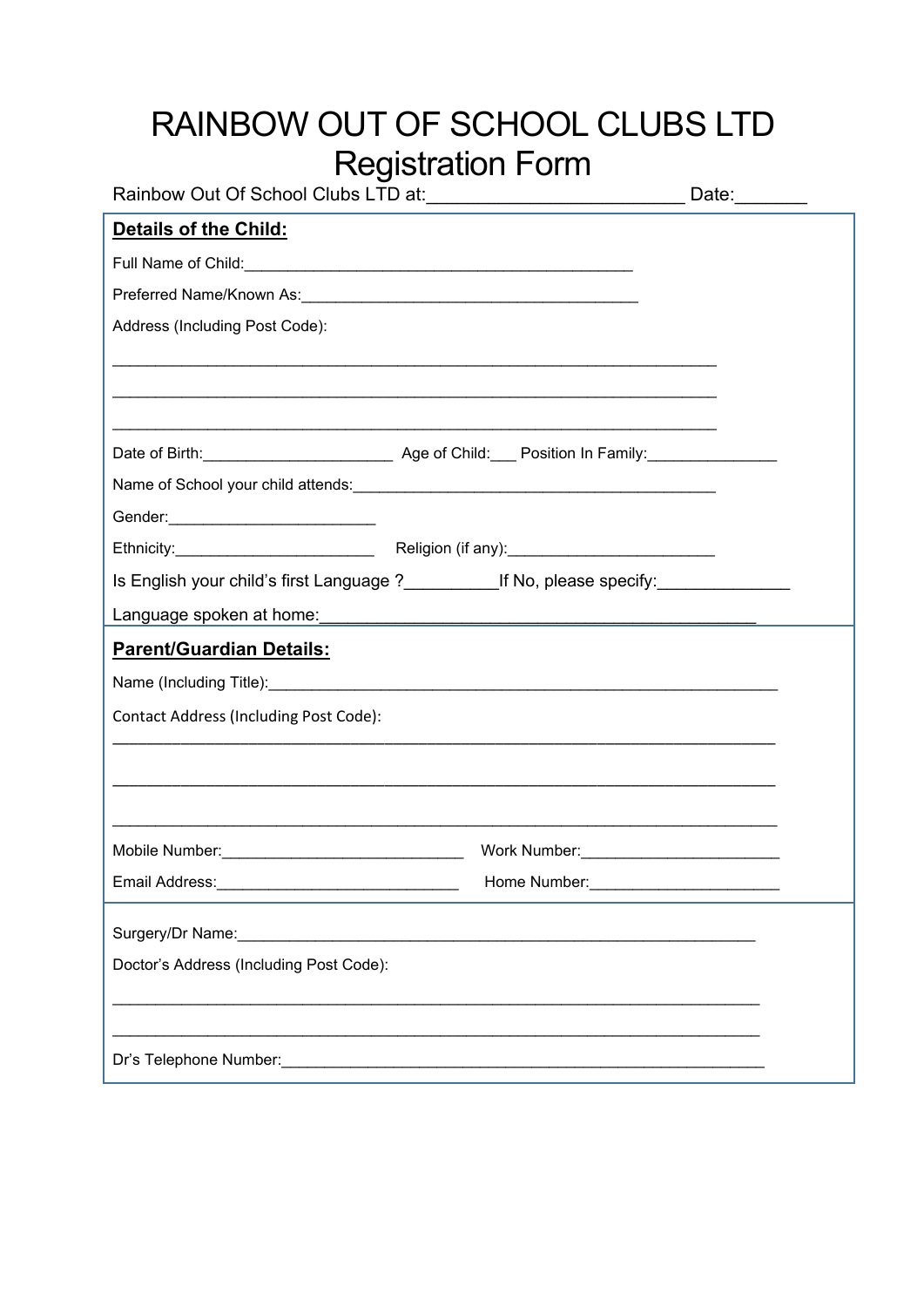Please record the names of **ANYONE ELSE** who has Parental Responsibility for your child.

|                                                                                                                                                                                                                                                            | Name: Name: Name: Name: Name: Name: Name: Name: Name: Name: Name: Name: Name: Name: Name: Name: Name: Name: Name: Name: Name: Name: Name: Name: Name: Name: Name: Name: Name: Name: Name: Name: Name: Name: Name: Name: Name:        |
|------------------------------------------------------------------------------------------------------------------------------------------------------------------------------------------------------------------------------------------------------------|--------------------------------------------------------------------------------------------------------------------------------------------------------------------------------------------------------------------------------------|
|                                                                                                                                                                                                                                                            |                                                                                                                                                                                                                                      |
|                                                                                                                                                                                                                                                            |                                                                                                                                                                                                                                      |
|                                                                                                                                                                                                                                                            | <u> 1989 - Jan Samuel Barbara, margaret a shekara ta 1989 - Anna ann an t-Anna ann an t-Anna ann an t-Anna ann an</u>                                                                                                                |
|                                                                                                                                                                                                                                                            | Name: Name: Name: Name: Name: Name: Name: Name: Name: Name: Name: Name: Name: Name: Name: Name: Name: Name: Name: Name: Name: Name: Name: Name: Name: Name: Name: Name: Name: Name: Name: Name: Name: Name: Name: Name: Name:        |
|                                                                                                                                                                                                                                                            |                                                                                                                                                                                                                                      |
|                                                                                                                                                                                                                                                            | Address: Andreas Address: Address: Address: Address: Address: Address: Address: Address: Address: Address: Address: Address: Address: Address: Address: Address: Address: Address: Address: Address: Address: Address: Address       |
|                                                                                                                                                                                                                                                            | PLEASE LIST ALL OTHER PERSONS AUTHORISED TO COLLECT MY CHILD: (MUST BE AGED 18)                                                                                                                                                      |
|                                                                                                                                                                                                                                                            |                                                                                                                                                                                                                                      |
|                                                                                                                                                                                                                                                            |                                                                                                                                                                                                                                      |
|                                                                                                                                                                                                                                                            |                                                                                                                                                                                                                                      |
|                                                                                                                                                                                                                                                            |                                                                                                                                                                                                                                      |
|                                                                                                                                                                                                                                                            |                                                                                                                                                                                                                                      |
|                                                                                                                                                                                                                                                            |                                                                                                                                                                                                                                      |
|                                                                                                                                                                                                                                                            |                                                                                                                                                                                                                                      |
| Address:__________<br>Relationship to child: <u>contained and contained and contained and contained and contained and contained and contained and contained and contained and contained and contained and contained and contained and contained and co</u> |                                                                                                                                                                                                                                      |
|                                                                                                                                                                                                                                                            |                                                                                                                                                                                                                                      |
|                                                                                                                                                                                                                                                            |                                                                                                                                                                                                                                      |
|                                                                                                                                                                                                                                                            |                                                                                                                                                                                                                                      |
| Relationship to child:                                                                                                                                                                                                                                     |                                                                                                                                                                                                                                      |
| Name: 2008. 2008. 2009. 2009. 2010. 2010. 2010. 2010. 2010. 2010. 2010. 2010. 2010. 2010. 2010. 2010. 2010. 20                                                                                                                                             |                                                                                                                                                                                                                                      |
|                                                                                                                                                                                                                                                            |                                                                                                                                                                                                                                      |
|                                                                                                                                                                                                                                                            |                                                                                                                                                                                                                                      |
| Address:                                                                                                                                                                                                                                                   | Relationship to child: <u>contract and contract and contract and contract and contract and contract and contract and contract and contract and contract and contract and contract and contract and contract and contract and con</u> |
|                                                                                                                                                                                                                                                            |                                                                                                                                                                                                                                      |
| Name: Name: Name: Name: Name: Name: Name: Name: Name: Name: Name: Name: Name: Name: Name: Name: Name: Name: Name: Name: Name: Name: Name: Name: Name: Name: Name: Name: Name: Name: Name: Name: Name: Name: Name: Name: Name:                              |                                                                                                                                                                                                                                      |
|                                                                                                                                                                                                                                                            |                                                                                                                                                                                                                                      |
| Address:                                                                                                                                                                                                                                                   | Relationship to child: <u>Contract Contract Contract Contract Contract Contract Contract Contract Contract Contract Contract Contract Contract Contract Contract Contract Contract Contract Contract Contract Contract Contract </u> |
|                                                                                                                                                                                                                                                            |                                                                                                                                                                                                                                      |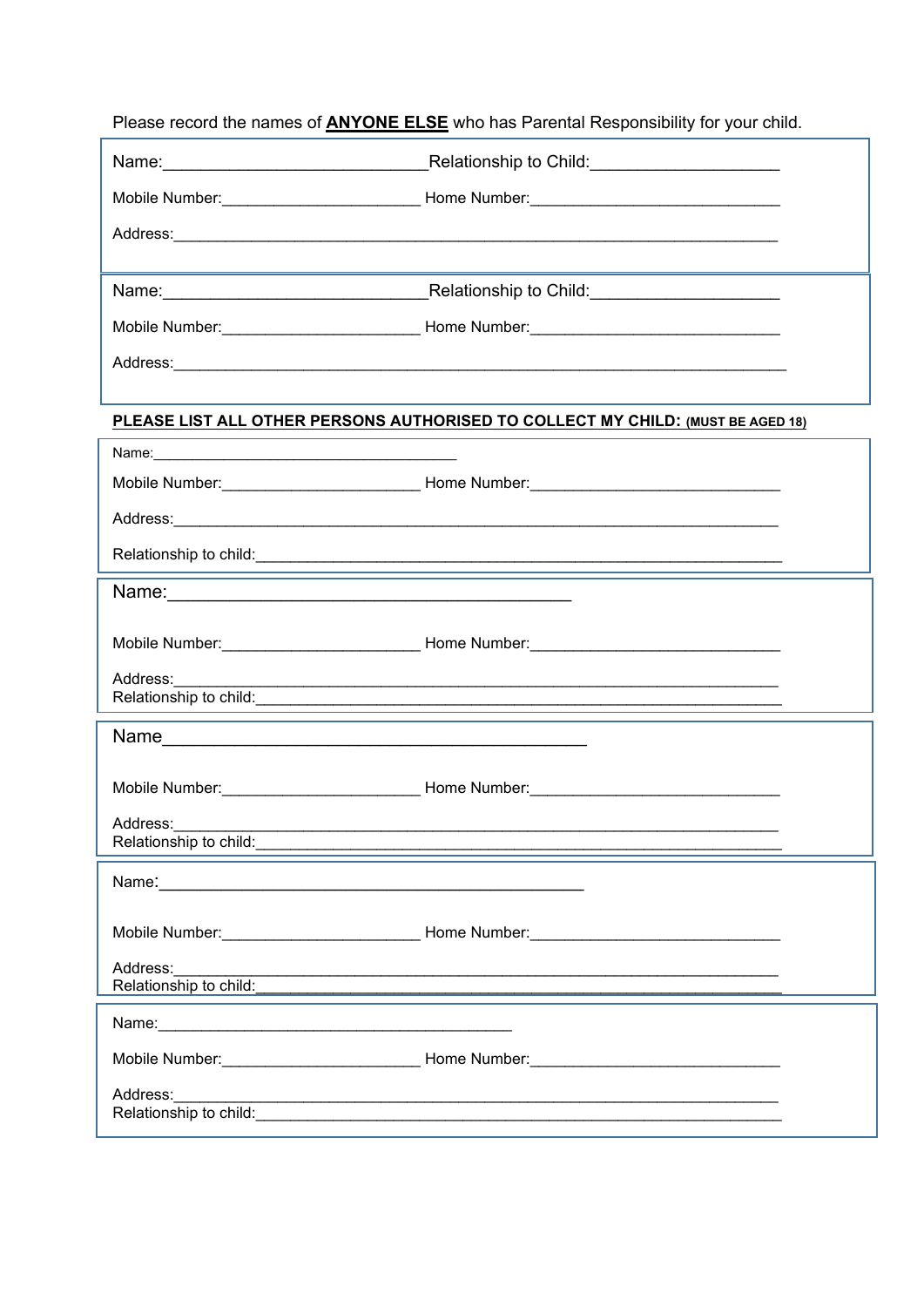## **Emergency Names and Telephones Numbers if different to authorised persons to collect:**

| Full Name (Including Title):                              |              |
|-----------------------------------------------------------|--------------|
| Relationship to Child:                                    |              |
| Mobile Number:                                            |              |
| Home Number:                                              | Work Number: |
| Is this person authorised to collect your child? Yes:     | No:          |
| Full Name (Including Title):                              |              |
| Relationship to Child:                                    |              |
| <b>Mobile Number</b>                                      |              |
| Home Number:                                              | Work Number: |
| Is this person authorised to collect your child? Yes: $L$ | No:          |
| Full Name (Including Title):                              |              |
| Relationship to Child:                                    |              |
| Mobile Number:                                            |              |
| Home Number:                                              | Work Number: |
| Is this person authorised to collect your child? Yes:     | No:          |

## **Additional Information:**

Please list any agencies who are involved with your child (e.g. Family Liaison Officer or Social Services)

\_\_\_\_\_\_\_\_\_\_\_\_\_\_\_\_\_\_\_\_\_\_\_\_\_\_\_\_\_\_\_\_\_\_\_\_\_\_\_\_\_\_\_\_\_\_\_\_\_\_\_\_\_\_\_\_\_\_\_\_\_\_\_\_\_\_\_\_\_\_\_\_\_\_

\_\_\_\_\_\_\_\_\_\_\_\_\_\_\_\_\_\_\_\_\_\_\_\_\_\_\_\_\_\_\_\_\_\_\_\_\_\_\_\_\_\_\_\_\_\_\_\_\_\_\_\_\_\_\_\_\_\_\_\_\_\_\_\_\_\_\_\_\_\_\_\_\_\_\_\_\_\_\_\_\_\_\_

 $\mathcal{L}_\mathcal{L}$  , and the set of the set of the set of the set of the set of the set of the set of the set of the set of the set of the set of the set of the set of the set of the set of the set of the set of the set of th

\_\_\_\_\_\_\_\_\_\_\_\_\_\_\_\_\_\_\_\_\_\_\_\_\_\_\_\_\_\_\_\_\_\_\_\_\_\_\_\_\_\_\_\_\_\_\_\_\_\_\_\_\_\_\_\_\_\_\_\_\_\_\_\_\_\_\_\_\_\_\_\_\_\_\_

\_\_\_\_\_\_\_\_\_\_\_\_\_\_\_\_\_\_\_\_\_\_\_\_\_\_\_\_\_\_\_\_\_\_\_\_\_\_\_\_\_\_\_\_\_\_\_\_\_\_\_\_\_\_\_\_\_\_\_\_\_\_\_\_\_\_\_\_\_\_\_\_\_\_\_

Does your child have any medical conditions or take any medication for any reason and whether emergency medical treatment could be required?

Does your child have any special dietary requirements, allergies and significant food and drink

 $\mathcal{L}_\mathcal{L}$  , and the state of the state of the state of the state of the state of the state of the state of the state of

preferences ?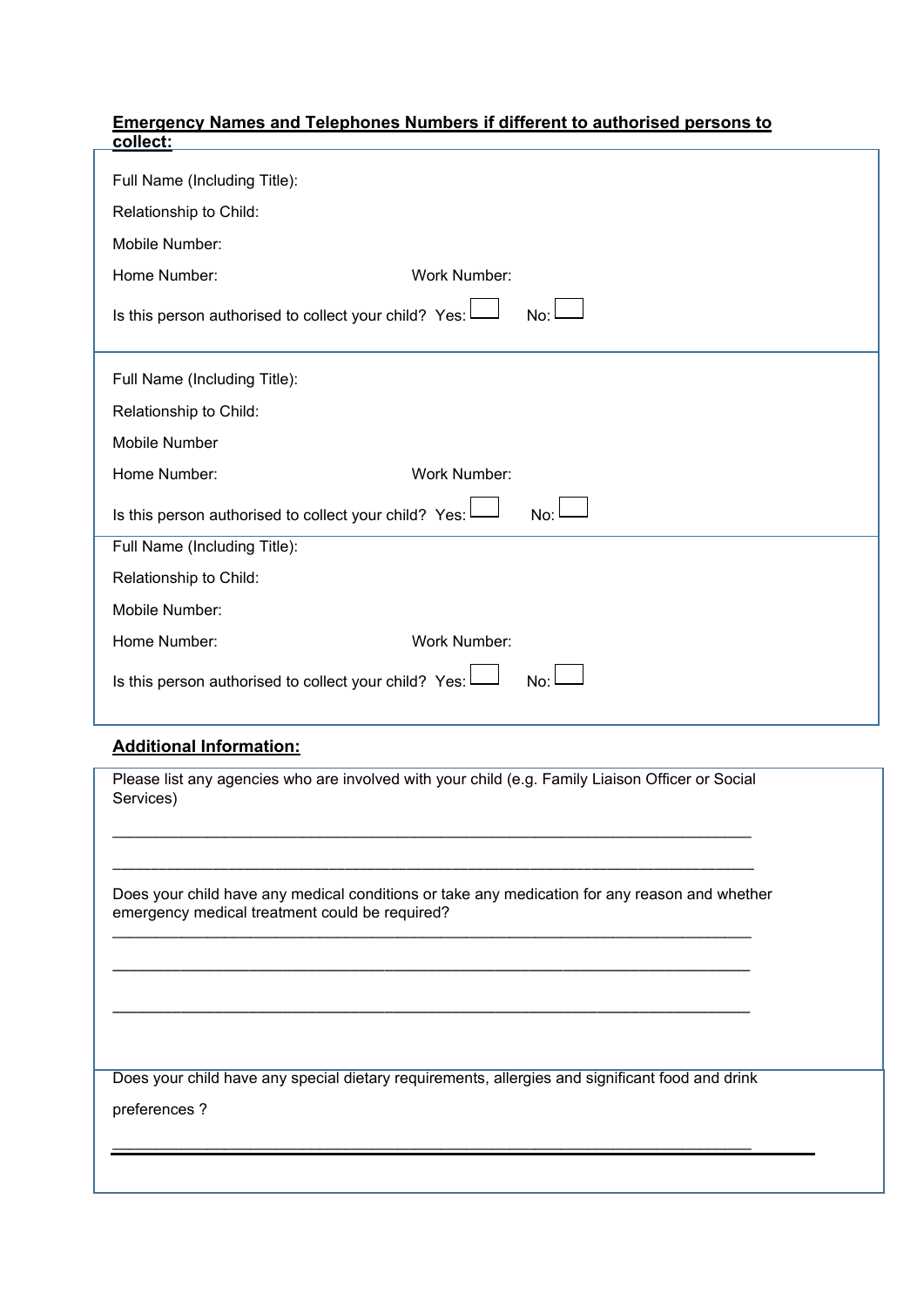| Does your child have any additional requirements, including special educational needs and/or |  |
|----------------------------------------------------------------------------------------------|--|
| physical disabilities or any significant behavioural issues?                                 |  |

| Please inform us of any other information you wish to share with us:                                                                                                                                                                                                                                                                                                                                                                                                                                                                                                                                                                  |
|---------------------------------------------------------------------------------------------------------------------------------------------------------------------------------------------------------------------------------------------------------------------------------------------------------------------------------------------------------------------------------------------------------------------------------------------------------------------------------------------------------------------------------------------------------------------------------------------------------------------------------------|
|                                                                                                                                                                                                                                                                                                                                                                                                                                                                                                                                                                                                                                       |
|                                                                                                                                                                                                                                                                                                                                                                                                                                                                                                                                                                                                                                       |
| <b>Sessions Required:</b>                                                                                                                                                                                                                                                                                                                                                                                                                                                                                                                                                                                                             |
| Please specify what days of the week you would like for breakfast and/or after school club                                                                                                                                                                                                                                                                                                                                                                                                                                                                                                                                            |
| <b>Breakfast Club:</b>                                                                                                                                                                                                                                                                                                                                                                                                                                                                                                                                                                                                                |
|                                                                                                                                                                                                                                                                                                                                                                                                                                                                                                                                                                                                                                       |
| After School Club:                                                                                                                                                                                                                                                                                                                                                                                                                                                                                                                                                                                                                    |
|                                                                                                                                                                                                                                                                                                                                                                                                                                                                                                                                                                                                                                       |
|                                                                                                                                                                                                                                                                                                                                                                                                                                                                                                                                                                                                                                       |
| Consent:                                                                                                                                                                                                                                                                                                                                                                                                                                                                                                                                                                                                                              |
| I give permission for my child's photograph to be taken:                                                                                                                                                                                                                                                                                                                                                                                                                                                                                                                                                                              |
| No:<br>Yes:                                                                                                                                                                                                                                                                                                                                                                                                                                                                                                                                                                                                                           |
| (Pictures may be used to display on noticeboard, photobooks, scrapbooks - NOT ON THE INTERNET)                                                                                                                                                                                                                                                                                                                                                                                                                                                                                                                                        |
| I give permission for a member of staff to administer an epipen or inhaler if required:                                                                                                                                                                                                                                                                                                                                                                                                                                                                                                                                               |
| Yes:<br>No:                                                                                                                                                                                                                                                                                                                                                                                                                                                                                                                                                                                                                           |
| I agree to a member of staff applying sun cream to my child if required:                                                                                                                                                                                                                                                                                                                                                                                                                                                                                                                                                              |
| No:<br>Yes:                                                                                                                                                                                                                                                                                                                                                                                                                                                                                                                                                                                                                           |
| I give permission for my child's details to be shared with other Settings that they attend to help                                                                                                                                                                                                                                                                                                                                                                                                                                                                                                                                    |
| provide continuity of care and accurately track my child's learning and development:                                                                                                                                                                                                                                                                                                                                                                                                                                                                                                                                                  |
| No:<br>Yes: I                                                                                                                                                                                                                                                                                                                                                                                                                                                                                                                                                                                                                         |
| I give permission for Rainbow Out Of School Clubs Ltd to store data relating to myself and my                                                                                                                                                                                                                                                                                                                                                                                                                                                                                                                                         |
| Family. I understand that data may be shared if my child's welfare is at risk and that my data will<br>never be sold. Rainbow Out Of School Clubs Ltd only stores information that is lawful and will be<br>processed correctly and where necessary to provide good quality childcare and in order to meet my<br>child's needs. I give permission for Rainbow Out Of School Clubs Ltd to contact me regarding other<br>events, such as Summer Holiday Club/Charity events. I understand that any data relating to finance<br>will be held indefinitely as part of the accounting system and will only be used for financial purposes. |
| If you select NO, please contact us so we can discuss this with you.                                                                                                                                                                                                                                                                                                                                                                                                                                                                                                                                                                  |
| Yes:<br>No:                                                                                                                                                                                                                                                                                                                                                                                                                                                                                                                                                                                                                           |